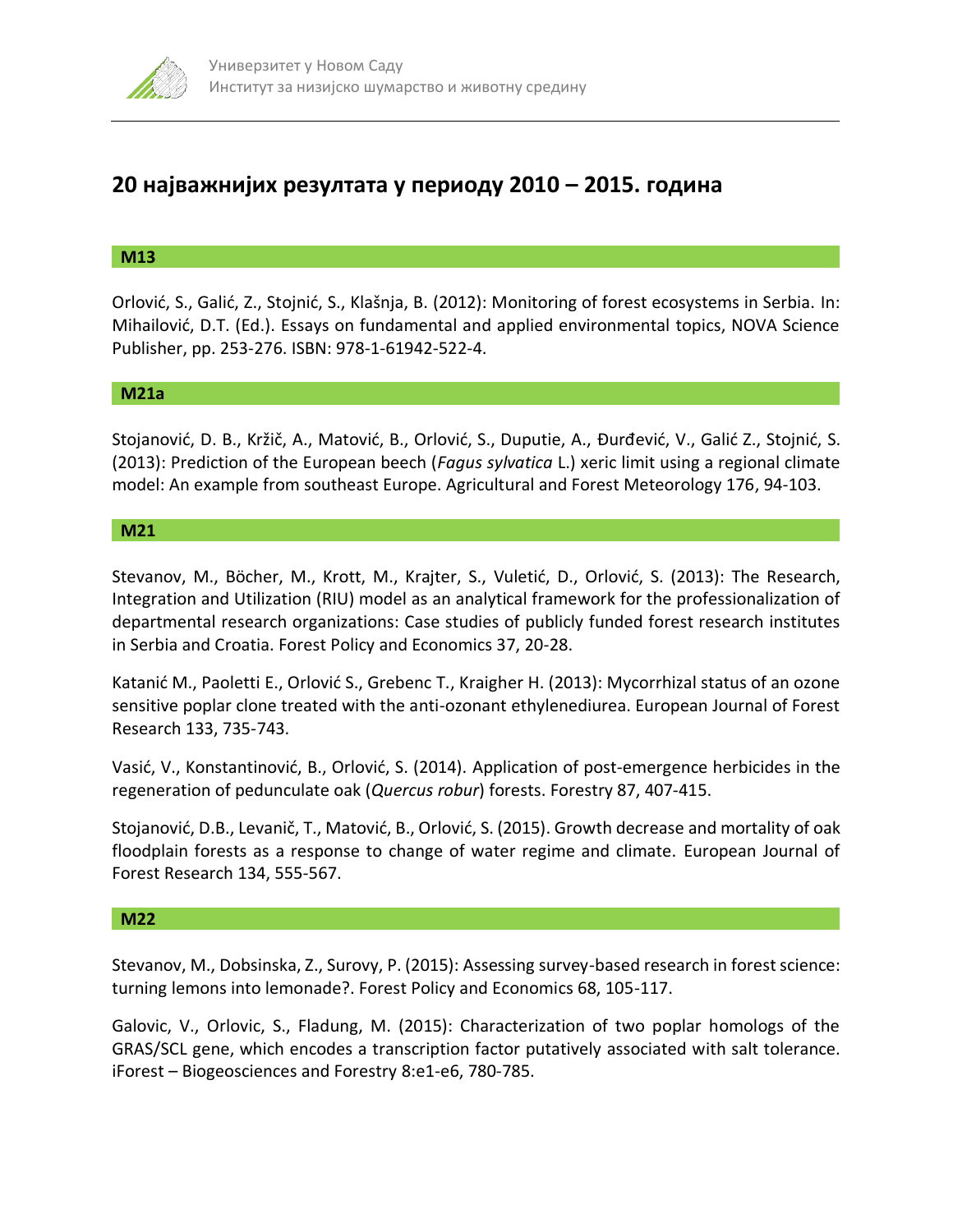

## **M23**

Pekeč. S., Vrbek, B., Orlović, S., Kovačević, B. (2011): Proizvodni potencijal crne topole (sekcija Aigeiros Duby) na eugleju. Šumarski list 135, 29-37.

Pekeč S., Belić M., Nešić Lj., Orlović S., Ivanišević P. (2011): Water physical properties of eugley in a protected part of alluvial plains of the central Danube Basin. African Journal of Agricultural Research 6, 1717-1725.

Kovacevic, B., Orlovic, S., Ivanovic, I., Cobanovic, K., Nikolic-Doric, E., Katanic, M., Galovic, V. (2011): Relationship among eastern cottonwood genotypes according to early rooting traits-Genetika 43, 307-320.

Stevanov, M., Boecher, M., Krott, M., Orlović, S., Vuletić, D., Krajter, S. (2011): Analitički model resornog istraživanja kao znanstveno utemeljenoga savetovanja sudionika u političkom procesu: analiza znanstveno istraživačke djelatnosti Instituta za nizinsko šumarstvo i okoliš iz Novog Sada. Šumarski list 135, 449-466.

Galić, Z., Orlović, S., Vasić, V., Galović, V., Klašnja, B., Stojanović, D., Babić, V. (2011): Phytocoenological characteristics in poplar plantations in the protected region of the central Danube basin. Archives of Biological Sciences 63, 811-817.

Pilipović, A.,Orlović S., Nikolić N., Borišev M., Krstić B., Rončević S. (2012): Growth and plant physiological parameters as markers for selection of poplar clones for crude oil phytoremediation. Šumarski list 136, 273-281.

Stojnić, S., Orlović S., Pilipović A., Vilotić. D., Šijačić-Nikolić M., Miljković D. (2012): Variation in leaf physiology among three provenances of european beech (*Fagus sylvatica* L.) in provenance trial in Serbia. Genetika 44, 341-353

Kovačević, B., Miladinović, D., Orlović, S., Tomović, Z., Rončević, S., Poljaković-Pajnik, L. (2012): Effect of leaf treatment with cobalt chloride on adventitious rooting of Cottonwood (*Populus deltoides* Bartr. ex Marsh) cuttings. Propagation of Ornamental Plants 12, 52-57.

Andrašev, S., Bobinac, M., Rončević, S., Vučković, M., Stajić, B., Janjatović, G., Obućina, Z. (2012): Effects of thinning in a plantation of poplar clone I-214 with wide spacing. Šumarski list 136, 37- 56.

Matović, B., Koprivica, M., Maunaga, Z. (2012): Primjena jedinstvenog modela oblika debla smreke u šumarskoj praksi. Šumarski list 136, 63-69.

Pekeč, S., Vrbek, B., Orlović, S., Ballian, D. (2013): Underground water dynamics and physical characteristics hydromorphic soils of protected part of alluvial plain of Danube in Southern Bačka. Periodicum Biologorum 115, 349-354.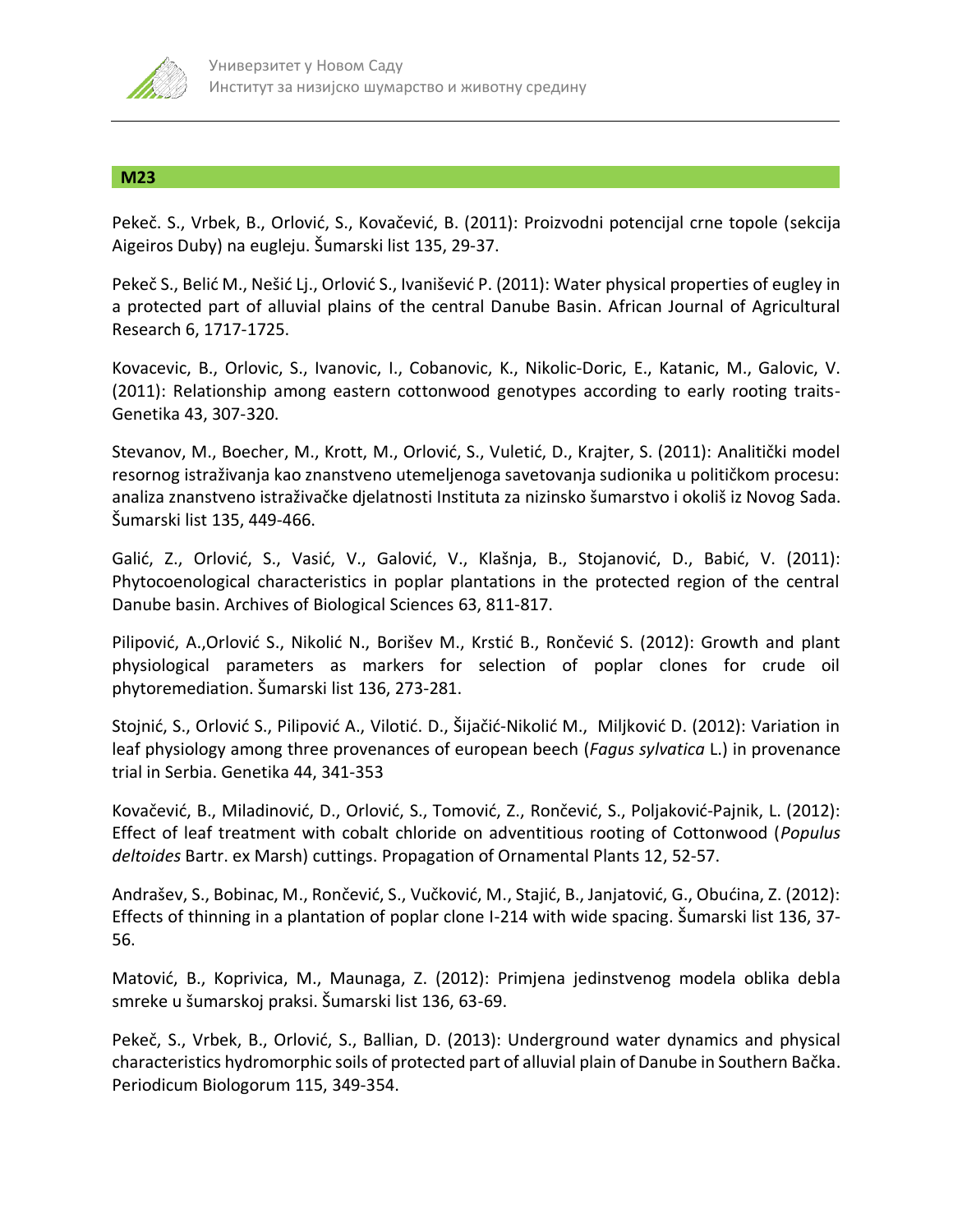

Klašnja, B., Orlović, S., Galić, Z. (2012): Energy potential of poplar plantations in two spacing and two rotations. Šumarski list 136, 161-167.

Rončević, S., Andrašev, S., Ivanišević, P., Kovačević, B., Klašnja, B. (2013): Biomass production and energy potential of some Eastern cottonwood (*Populus deltoides* Bartr. ex Marsh.) clones in relation to planting space. Šumarski list 137: 33-42.

Drekić, M., Mihajlović Lj., Lozan, A. (2013): Parasitoid complex of *Stereonychus fraxini* (DeGeer) (Coleoptera, Curculionidae) in Serbia. Archives of Biological Sciences 65, 733-737.

Stevanov, M., Krajter Ostoic, S., Vuletic, D., Orlovic, S. (2013): Consultation process on forest biomass and sustainable forest management: How knowledge mobilization in the cross-border region of Croatia and Serbia worked? Periodicum Biologorum 115, 435-445.

Stevanov, M., Krott, M. (2013): Measuring the success of state forest institutions through the example of Serbia and Croatia. International Forestry Review 14, 368-386.

Drekić, M., Poljaković-Pajnik L., Vasić, V., Pap, P., Pilipović, A. (2014): Contribution to the study of biology of ash weevil (*Stereonychus fraxini* De Geer). Šumarski list 138: 387-395.

Katanić, M., Kovačević, B., Đorđević, B., Kebert, M., Pilipović, A., Klašnja, B., Pekeč, S. (2015): Nickel phytoremediation potential of white poplar clones grown *in vitro*. Romanian Biotechnological Letters 20, 10085-10096.

## **M42**

Stojanović, D.V., Ćurčić, S.B., Brajković, M.M. (2010): The Geometrid Moths (Lepidoptera, Geometridae) of Mt. Fruška Gora (Northern Serbia). Institute of Zoology, Faculty of Biology, University of Belgrade; Fruška Gora National Park and Department of Biology, Faculty of Science, University of Montenegro, Belgrade-Novi Sad-Podgorica, стр. 325.

Стојановић, Д.В., Ћурчић, С.Б., Несторовић, С. (2011): Фауна Lepidoptera Националног парка "Ђердап", Део први: Noctuidae. Национални парк Ђердап, Институт за низијско шумарство и животну средину, Доњи Милановац, Нови Сад, стр. 353.

Стојановић, Д.В., Ћурчић, С.Б. (2011): Фауна Lepidoptera Националног парка "Фрушка гора", Део први: дневни лептири. Институт за низијско шумарство и животну средину, Национални парк Фрушка гора, Нови Сад, стр. 151.

#### **M91**

Орловић, С., Дрекић, M., Пекеч, С., Ковачевић, Б., Стеванов, М., Родкин, О,И. Вајцехович, Н.Н. (2012): Сорта беле врбе "Бачка", призната решењем "Министерства селъского хозяйства и продоволъствии - Република Беларус", број 2449 od 29.12.2012. године.